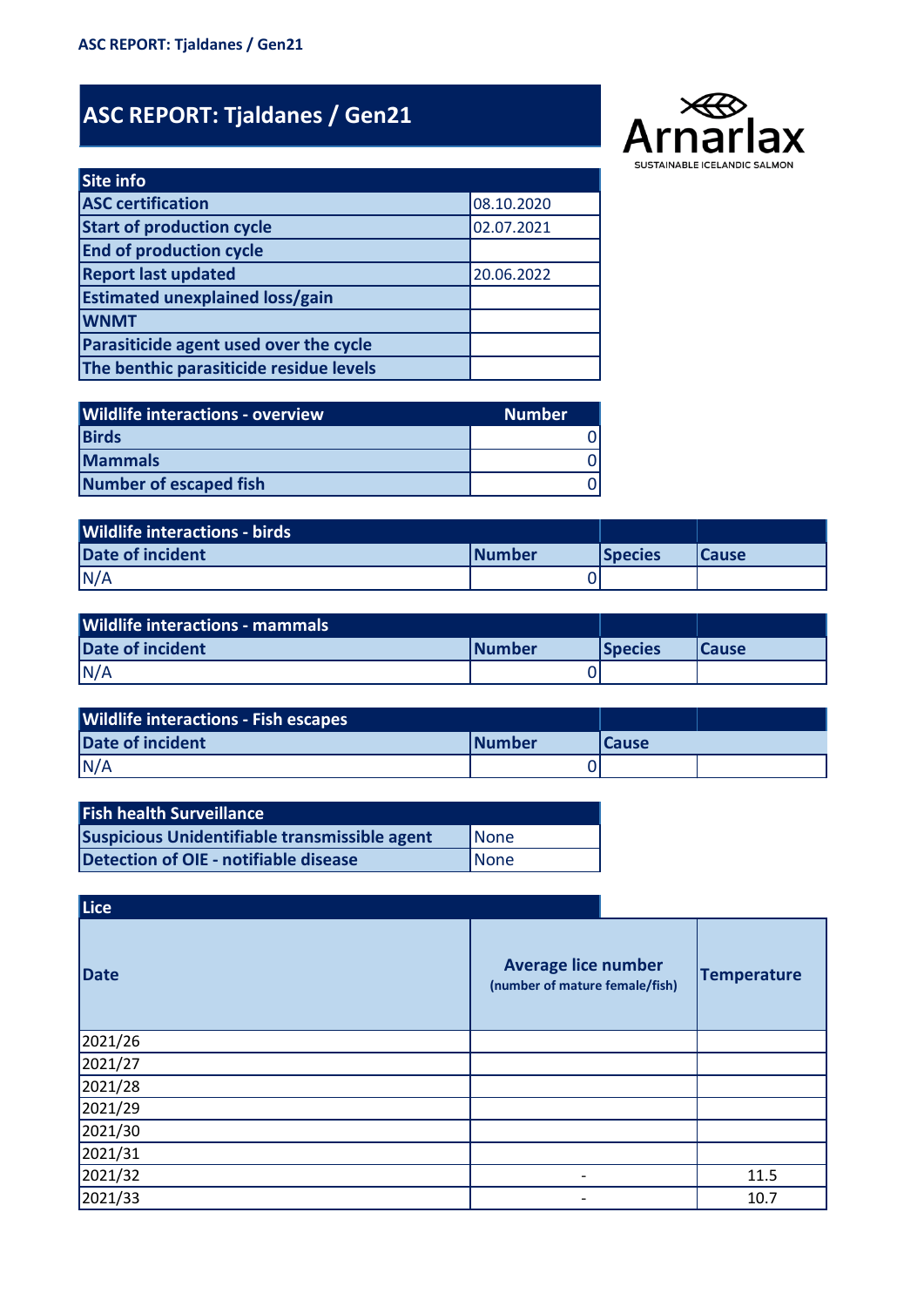## **ASC REPORT: Tjaldanes / Gen21**

| 2021/34 | $\overline{\phantom{a}}$     | 12.4             |
|---------|------------------------------|------------------|
| 2021/35 | 0.00                         | 9.0              |
| 2021/36 | $\overline{\phantom{a}}$     | 10.4             |
| 2021/37 | $\frac{1}{2}$                |                  |
| 2021/38 | 0.03                         | 10.2             |
| 2021/39 | $\qquad \qquad \blacksquare$ | 8.4              |
| 2021/40 | $\qquad \qquad \blacksquare$ | 7.7              |
| 2021/41 | $\overline{\phantom{a}}$     | 7.4              |
| 2021/42 | $\qquad \qquad \blacksquare$ |                  |
| 2021/43 | $\overline{\phantom{0}}$     |                  |
| 2021/44 | $\blacksquare$               | 5.9              |
| 2021/45 | 0.05                         | 5.4              |
| 2021/46 | $\overline{\phantom{a}}$     | 5.4              |
| 2021/47 | 0.00                         | 5.1              |
| 2021/48 | 0.20                         | 4.6              |
| 2021/49 | $\overline{\phantom{a}}$     | 4.4              |
| 2021/50 | 0.02                         | 4.4              |
| 2021/51 | $\qquad \qquad \blacksquare$ | 4.1              |
| 2021/52 | $\overline{\phantom{a}}$     | 3.5              |
| 2022/01 | $\qquad \qquad \blacksquare$ | 3.0              |
| 2022/02 | $\qquad \qquad \blacksquare$ | 2.8              |
| 2022/03 | $\overline{\phantom{a}}$     | 2.3              |
| 2022/04 | $\qquad \qquad \blacksquare$ | 2.0              |
| 2022/05 | $\qquad \qquad \blacksquare$ | 1.6              |
| 2022/06 | $\qquad \qquad \blacksquare$ | $1.8\,$          |
| 2022/07 | $\qquad \qquad \blacksquare$ | 1.6              |
| 2022/08 | $\qquad \qquad \blacksquare$ | 1.3              |
| 2022/09 | $\overline{\phantom{a}}$     | 1.2              |
| 2022/10 | $\qquad \qquad \blacksquare$ | $1.1\,$          |
| 2022/11 | $\qquad \qquad \blacksquare$ | $1.1\,$          |
| 2022/12 | $\overline{\phantom{a}}$     | $1.0\,$          |
| 2022/13 | $\overline{\phantom{a}}$     | $1.1\,$          |
| 2022/14 | $\overline{\phantom{a}}$     | 1.2              |
| 2022/15 | $\qquad \qquad \blacksquare$ | $1.6\phantom{0}$ |
| 2022/16 | $\overline{\phantom{a}}$     | 2.2              |
| 2022/17 | $\overline{\phantom{a}}$     | 2.9              |
| 2022/18 | 0.12                         | 3.2              |
| 2022/19 | 0.01                         | 3.6              |
| 2022/20 | 0.05                         | 4.5              |
| 2022/21 | 0.04                         | 6.3              |
| 2022/22 | 0.07                         | 6.8              |
| 2022/23 | 0.04                         | 7.9              |
| 2022/24 | 0.01                         | 8.0              |